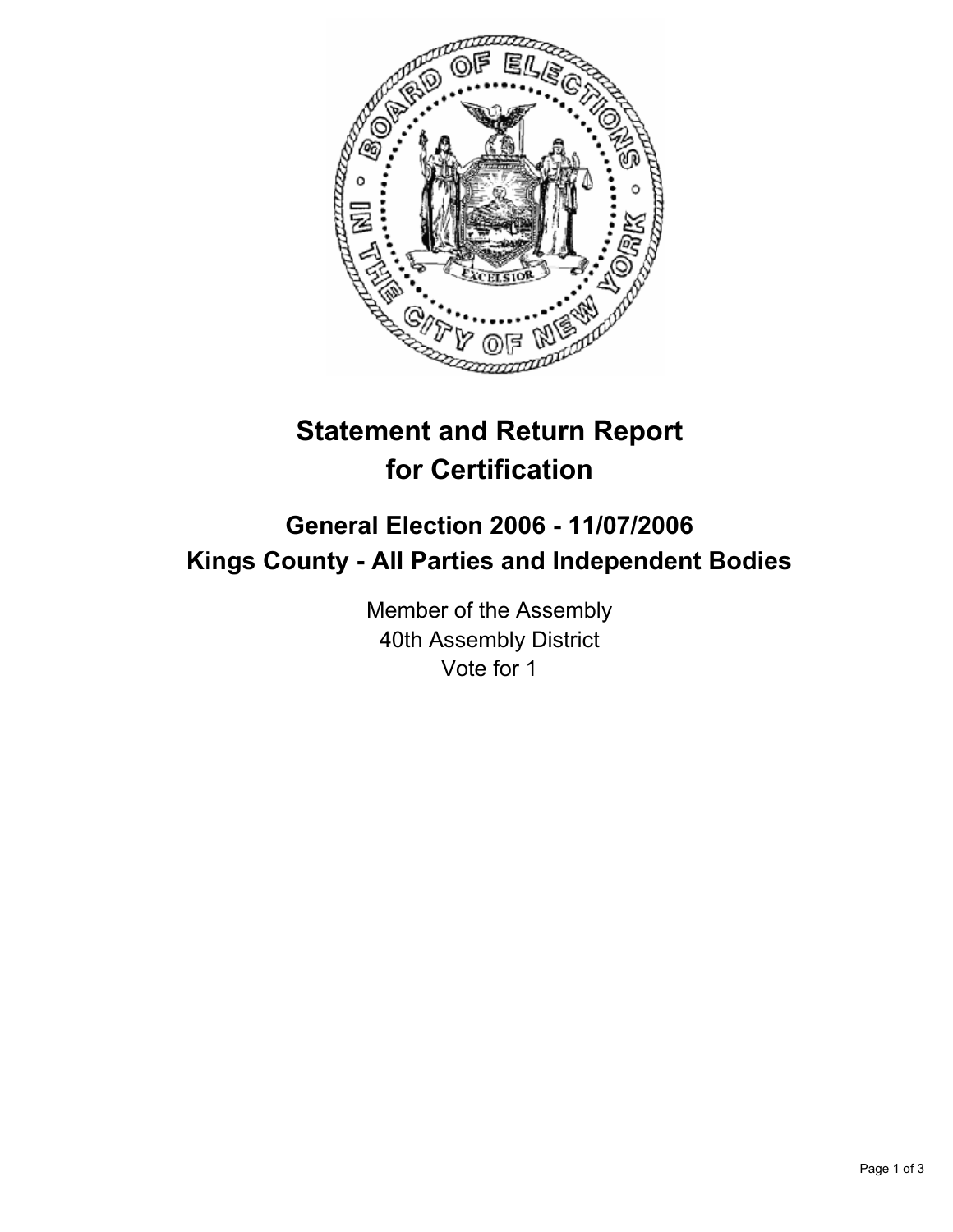

### **Assembly District 40**

| <b>PUBLIC COUNTER</b>               | 18,135 |
|-------------------------------------|--------|
| <b>EMERGENCY</b>                    | 32     |
| ABSENTEE/MILITARY                   | 146    |
| <b>AFFIDAVIT</b>                    | 320    |
| <b>Total Ballots</b>                | 18,667 |
| <b>GODFREY JELKS (REPUBLICAN)</b>   | 567    |
| DIANE GORDON (DEMOCRATIC)           | 12,316 |
| <b>GODFREY JELKS (CONSERVATIVE)</b> | 200    |
| ANDRE T MITCHELL (WRITE-IN)         | 2      |
| BILL MOORE (WRITE-IN)               |        |
| CHARLES BARRON (WRITE-IN)           |        |
| JOHN WHITEHEAD (WRITE-IN)           |        |
| WINCHESTE KEYES (WRITE-IN)          |        |
| <b>Total Votes</b>                  | 13,089 |
| Unrecorded                          | 5,578  |